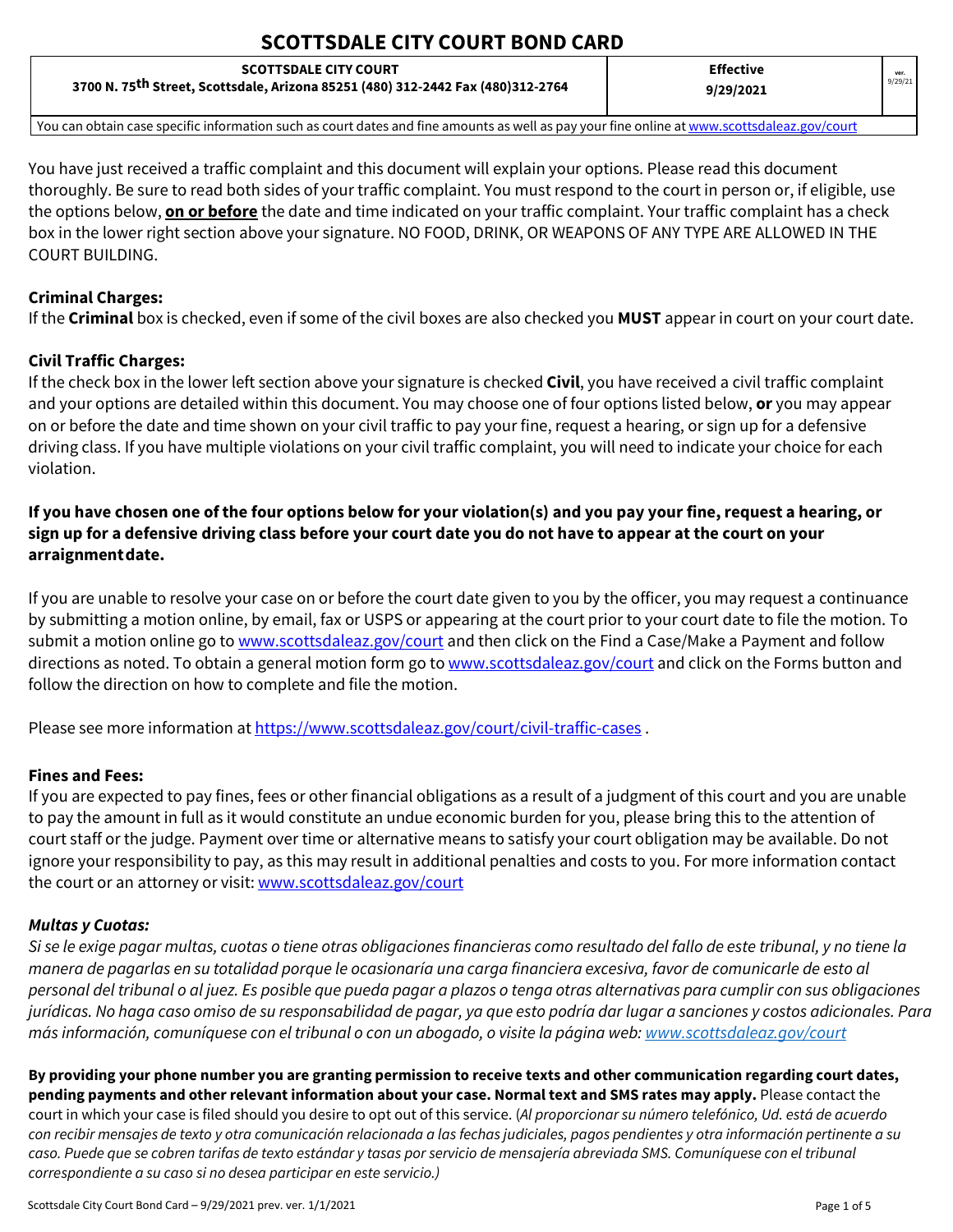| <b>SCOTTSDALE CITY COURT</b>                                                                                                                | <b>Effective</b> |         |
|---------------------------------------------------------------------------------------------------------------------------------------------|------------------|---------|
| 3700 N. 75 <sup>th</sup> Street, Scottsdale, Arizona 85251 (480) 312-2442 Fax (480)312-2764                                                 | 9/29/2021        | 9/29/21 |
| You can obtain case specific information such as court dates and fine amounts as well as pay your fine online at www.scottsdaleaz.gov/court |                  |         |

#### ⇒ **Option 1 – Attend Defensive Driving School**

If you are eligible, and you attend, the eligible traffic violation will be dismissed, and no points will be placed on your record. You will only pay an enrollment fee to the school. Do not pay the court fine. *See more information below.*

#### ⇒ **Option 2 – Pay Online, by Mail, or by Phone**

Waive your right to a hearing, enter a plea of responsible, and pay the fine. You do not have to appear in court. **Payment must be received by the court prior to your court date**. We suggest allowing at least 5 days for a mailed payment. Payment can be made online a[t www.scottsdaleaz.gov/court, b](http://www.scottsdaleaz.gov/court)y mail in provided envelope, or by phone at (480) 312-2442. If you intend to plead guilty or responsible but cannot afford to pay the full amount of the court fines and fees as it would constitute an undue economic burden, you may request a time payment plan with the court. *See more information on the next page.*

### ⇒ **Option 3 – Request a Hearing**

At your hearing, you may bring witnesses and you will have the opportunity to present your case before a judge. Once the hearing begins, you can no longer attend Defensive Driving Class and if you are found responsible, all fines are expected to be paid at the conclusion of your hearing. Do not ignore your responsibility to pay the fines due to financial hardship as there are a number of payment options available from the court. *See more information on the next page.*

#### ⇒ **Option 4 – Request a Documentary Hearing**

If you are eligible, you may request and receive a hearing that will allow written testimony in lieu of a mandatory court appearance. *See more information on the next page.*

*\*\*\*\*\*\*\*\*\*\*\*\*\*\*\*\*\*\*\*\*\*\*\*\*\*\*\*\*\*\*\*\*\*\*\*\*\*\*\*\*\*\*\*\*\*\*\*\*\*\*\*\*\*\*\*\*\*\*\*\*\*\*\*\*\*\*\*\*\*\*\*\*\*\*\*\*\*\*\*\**

### **Option 1- ATTEND DEFENSIVE DRIVING SCHOOL**

**Attending Defensive Driving School** provides the opportunity to have **one** eligible charge (see below) dismissed without: going to court; points assessed for that charge; possible negative impact on your insurance; and paying a fine for that charge.

You are eligible to attend a defensive driving class if you meet **all of the following requirements:**

- You have not attended a defensive driving class within 12 months from the date of your last violation for which you were authorized to attend a defensive driving school.
- Your traffic charge did not result from an accident involving death or serious physical injury.
- A commercial driver license holder that is driving a commercial motor vehicle that requires a commercial driver license, is not eligible to attend defensive driving school. However, a Commercial Driver License (CDL) holder MAY be able to attend defensive driving school for certain moving traffic violations or related ordinances if the holder was driving a vehicle requiring a Class D or M license and the vehicle was not being used for commercial purposes (A.R.S. §28-3392.2(b) ).

#### **WHAT TO DO:**

- If you wish to attend a class; in Arizona, in another state, or online you may do so by contacting a school certified by the State of Arizona.
- To find a certified school either:
	- o Visit [www.azdrive.com](http://www.azdrive.com/) and look for Defensive Driving School Entry Point and click on Scottsdale City Court. OR
	- Call the Defensive Driving School information line at 1-888-334-5565 (automated response only).
- You must complete the online program or attend a class 7-days **prior** to your next court date.
- Once registered, if you need more time to complete the class, the school can grant a **onetime**, 45-day extension. If you need additional extensions, you will need to file a motion with the court.

#### **FAILURE TO APPEAR MAY RESULT IN A DEFAULT JUDGMENT WITH ADDITIONAL MONETARY PENALTIES BEING IMPOSED.**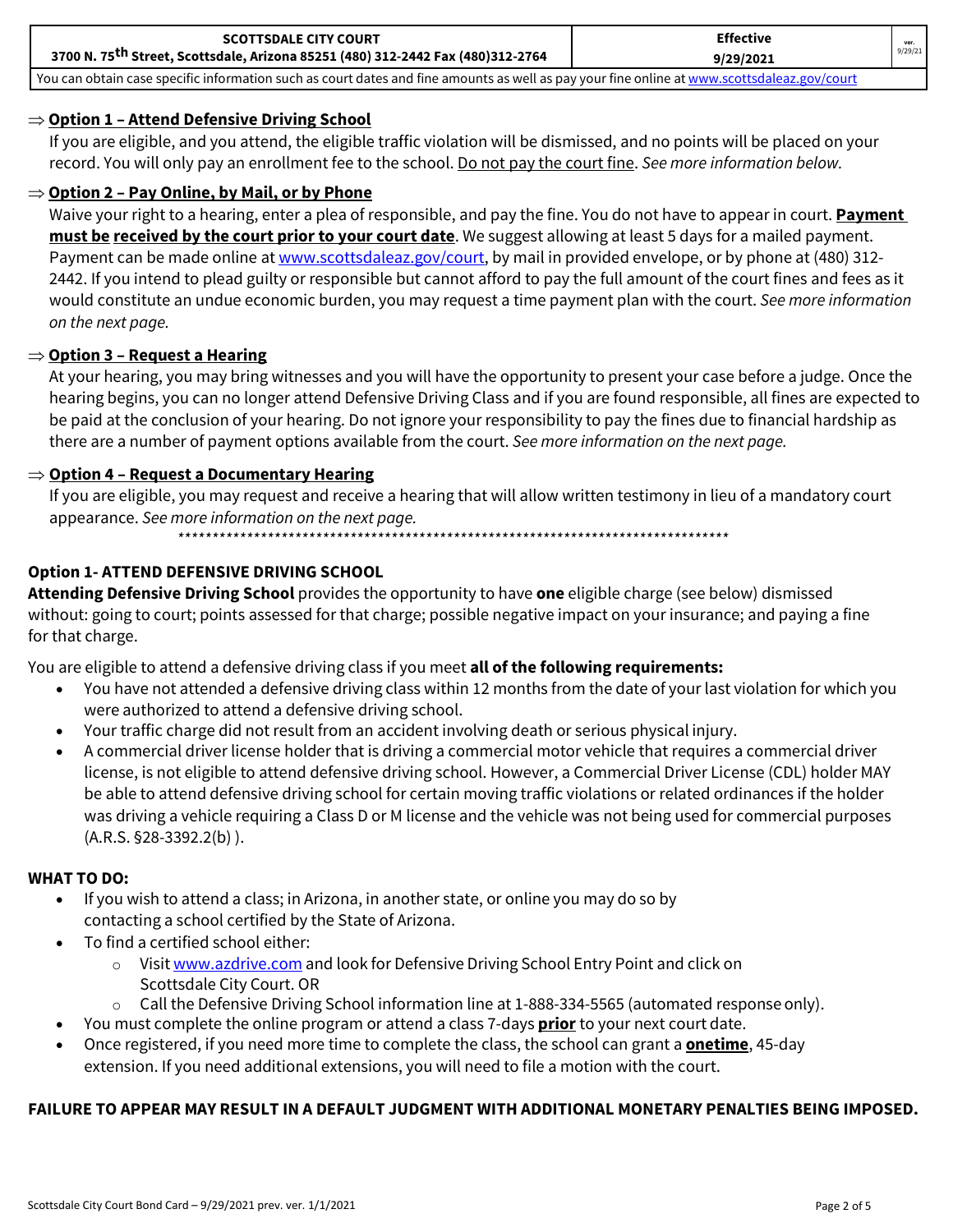| box AND print the following information:                                                                                                                                                                                                              |                                                            | For Option 2, 3, or 4, write traffic complaint number in the |                                                                                                                                                                                                                                |                                                                                                                       |  |  |
|-------------------------------------------------------------------------------------------------------------------------------------------------------------------------------------------------------------------------------------------------------|------------------------------------------------------------|--------------------------------------------------------------|--------------------------------------------------------------------------------------------------------------------------------------------------------------------------------------------------------------------------------|-----------------------------------------------------------------------------------------------------------------------|--|--|
|                                                                                                                                                                                                                                                       |                                                            |                                                              |                                                                                                                                                                                                                                |                                                                                                                       |  |  |
|                                                                                                                                                                                                                                                       |                                                            |                                                              |                                                                                                                                                                                                                                | Email <b>Exercise Service Service</b> Service Service Service Service Service Service Service Service Service Service |  |  |
| <b>Option 2 - PAY ONLINE, BY MAIL, OR BY PHONE</b>                                                                                                                                                                                                    |                                                            |                                                              |                                                                                                                                                                                                                                |                                                                                                                       |  |  |
| 1. READ AND SIGN the following statement: I hereby waive my right to a hearing, enter a plea of responsible, and consent to judgment imposing the prescribed fine:                                                                                    |                                                            |                                                              |                                                                                                                                                                                                                                |                                                                                                                       |  |  |
| Signature                                                                                                                                                                                                                                             |                                                            |                                                              | Parent's Signature (required if under 18 years old)                                                                                                                                                                            |                                                                                                                       |  |  |
| 2. See fine schedule on page 3 for fine amount; list amount in Fine Amount column. If your court date has passed, add the<br>Default Cost of \$65 per charge, and the additional \$20 Time Payment Fee. The court date is above your signature on the |                                                            |                                                              |                                                                                                                                                                                                                                |                                                                                                                       |  |  |
| complaint. Pay the Grand Total amount under the Total Fine column. Do not send cash.                                                                                                                                                                  |                                                            | \$65 Default Cost                                            |                                                                                                                                                                                                                                |                                                                                                                       |  |  |
|                                                                                                                                                                                                                                                       | <b>FINE</b>                                                |                                                              | (per charge, if applicable)                                                                                                                                                                                                    | <b>Total Fine</b>                                                                                                     |  |  |
|                                                                                                                                                                                                                                                       |                                                            | \$65.00                                                      |                                                                                                                                                                                                                                | $\frac{1}{2}$                                                                                                         |  |  |
|                                                                                                                                                                                                                                                       | Charge 2\$                                                 | \$65.00                                                      |                                                                                                                                                                                                                                | $\frac{1}{2}$                                                                                                         |  |  |
|                                                                                                                                                                                                                                                       |                                                            | \$65.00                                                      |                                                                                                                                                                                                                                | $\frac{1}{2}$                                                                                                         |  |  |
|                                                                                                                                                                                                                                                       | Charge $4\frac{1}{2}$                                      | \$65.00                                                      |                                                                                                                                                                                                                                | $\frac{\zeta}{\zeta}$                                                                                                 |  |  |
|                                                                                                                                                                                                                                                       | Charge $5 \simeq$                                          | \$65.00                                                      |                                                                                                                                                                                                                                |                                                                                                                       |  |  |
|                                                                                                                                                                                                                                                       | \$20 Time Payment Fee, if applicable<br><b>GRAND TOTAL</b> |                                                              |                                                                                                                                                                                                                                | $\mathsf{\dot{S}}$                                                                                                    |  |  |
| 3. How to pay: Online at www.scottsdaleaz.gov/court, credit card, check, money order, or cashier's check made payable to<br>Scottsdale City Court, or by phone at (480) 312-2442.                                                                     |                                                            |                                                              |                                                                                                                                                                                                                                |                                                                                                                       |  |  |
| Credit Card Payment: Complete the following information:                                                                                                                                                                                              |                                                            |                                                              |                                                                                                                                                                                                                                |                                                                                                                       |  |  |
| $\sqrt{}$ VISA                                                                                                                                                                                                                                        |                                                            | __ MasterCard ______ American Express ___ Discover           |                                                                                                                                                                                                                                |                                                                                                                       |  |  |
| Card Number _____________________________                                                                                                                                                                                                             |                                                            |                                                              | Expiration Date Fxpiration Date Expiration Date Expiration Date Expiration Date BLC Daytime Phone Expiration Date BLC Daytime Phone BLC Daytime Daytime Daytime Daytime Daytime Daytime Daytime Daytime Daytime Daytime Daytim |                                                                                                                       |  |  |

# **ALL PAYMENTS MUST BE RECEIVED BY THE COURT DATE. FAILURE TO DO SO MAY RESULT IN A DEFAULT JUDGMENT WITH ADDITIONAL MONETARY PENALTIES BEING IMPOSED.**

court.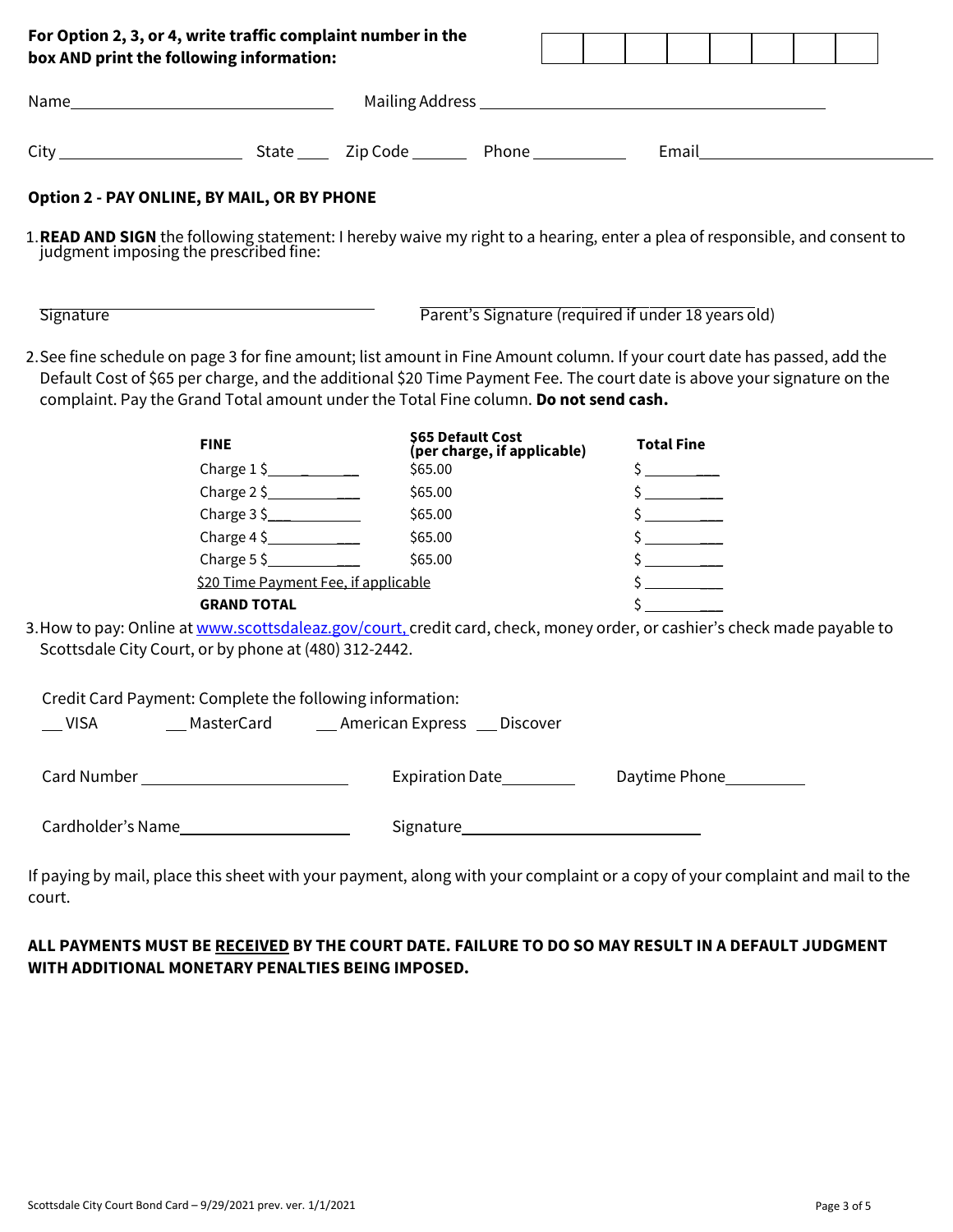### **Option 3 - REQUEST A HEARING**

1.**READ AND SIGN** the following statement: I hereby request a hearing to contest the charges indicated below. I hereby enter my plea of not responsible. I understand that I am giving up the option of attending a Defensive Driving Class for those charges for which I have requested ahearing (check applicable charges in #2).

Signature **Parent's Signature (required if less than 18)<sup>\*</sup>** \***Persons under the age of 18 appearing in court must be accompanied by parent or guardian.** 2.Indicate below, the charge(s) for which you are requesting a hearing. The numbers run vertically down the left side of the complaint. 1 \_\_\_\_\_ 2\_\_\_\_\_ 3 \_\_\_\_\_ 4 \_\_\_\_\_ 5 \_\_\_\_\_ 3.Check if applicable: \_\_\_\_I will be represented by an attorney.

\_\_\_\_I will need an interpreter. (Language): \_\_\_\_\_\_\_\_\_\_\_\_\_\_\_\_\_\_\_\_\_\_\_\_\_\_\_\_\_\_\_

4.Place this sheet, along with your complaint or a copy, in the envelope provided, stamp and mail at least five working days before your court date.

You will be notified of your assigned hearing date by mail. You must appear on that date and be ready to present evidence and examine witnesses in front of a Hearing Officer.

If you are found responsible, all fines are expected to be paid at the conclusion of your hearing. Do not ignore your responsibility to pay the fines due to financial hardship as there are a number of payment options available from the court. **FAILURE TO APPEAR MAY RESULT IN A DEFAULT JUDGMENT WITH ADDITIONAL MONETARY PENALTIES BEING IMPOSED.**

### **Option 4 - REQUEST A DOCUMENTARY HEARING**

**IF YOU LIVE OUTSIDE THE STATE OF ARIZONA OR HAVE A SUBSTANTIAL HARDSHIP** which prevents you from physically attending a hearing **AND** you wish to plead **not responsible** for the violation(s), you may qualify for a Documentary Hearing pursuant to Rule 10 Civil Traffic Rules. This will allow you to file a written declaration of the facts surrounding the violation rather than appear in person at a hearing. The written request for a Documentary Hearing **must** be received prior to your appearance date.

### **DOCUMENTARY HEARING INSTRUCTIONS**

1. To receive the Request Form, read and sign the following statement: I believe that I qualify for a Documentary Hearing and would like to receive the Request Form. (Forms are also located on our website a[t www.scottsdaleaz.gov/court\).](http://www.scottsdaleaz.gov/court).)

Signature Parent's Signature (required if less than 18)

**POSTING A BOND**. A bond is not required. By posting a bond, you will eliminate any requirement to pay the mandatory \$20 Time Payment Fee if you are found responsible and are unable to pay on the hearing date. The bond amount is equal to the total fine for the violation(s) on your traffic complaint.